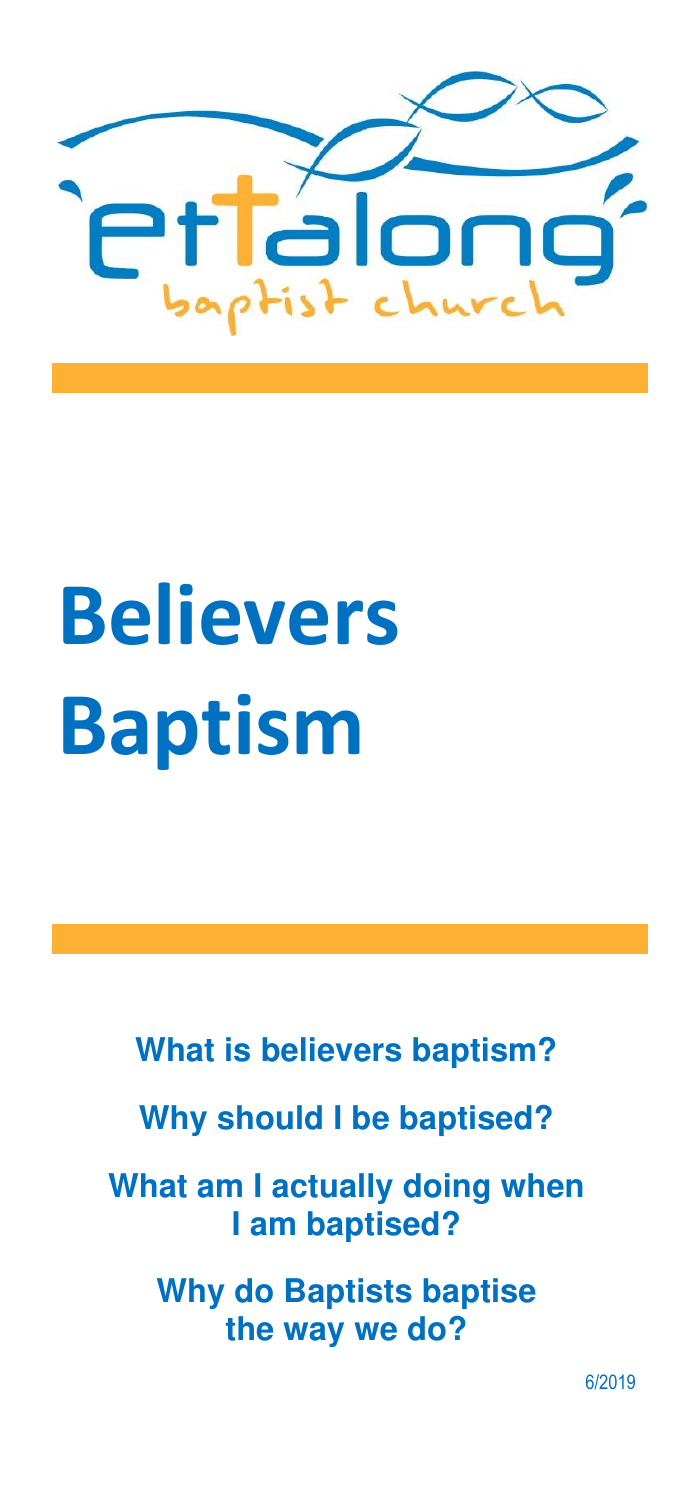## **Why Do Baptists Baptise The Way We Do?**

**In the Baptist Church we practice Believers Baptism by immersion.** Other Christian denominations practice other various forms of Baptism. Some denominations don't practice Baptism at all.

In the Baptist church we believe that Baptism is an ordinance of the Lord Jesus Christ. It is a public declaration of a person's faith in Jesus Christ as Lord and Saviour, and is a command of Christ that we should be baptised as believers.

In accordance with the New Testament Scripture we administer Baptism by total immersion which symbolises the believer's identification with Christ in death, burial and resurrection, the remission of sins and the believers dedication of themselves to God to live and walk in newness of life.

## **Why Don't We Baptise Children?**

The practice of infant baptism (sometimes known as christening) began in about the  $2^{nd}$  century AD, primarily because the church placed an over-emphasis on baptism being essential for salvation. There is today still a danger that people rely on their infant baptism for salvation rather than having faith in Christ Jesus, which the Bible says is the only way to God.

There is no clear evidence for infant baptism in the Bible. Those in the Bible who were baptised were those who already believed and placed their faith in Christ. It is generally accepted that it was those who knew what they were doing.

## **Why Do We Baptise By Immersion?**

Immersion is the mode of Baptism that was practiced in the Bible. As you will read in this pamphlet immersion is a picture of what Christ has done for us as Christians.

We do not baptise by sprinkling or affusion (pouring water over the head) because again there is no clear evidence that baptism was practised this way in the Bible.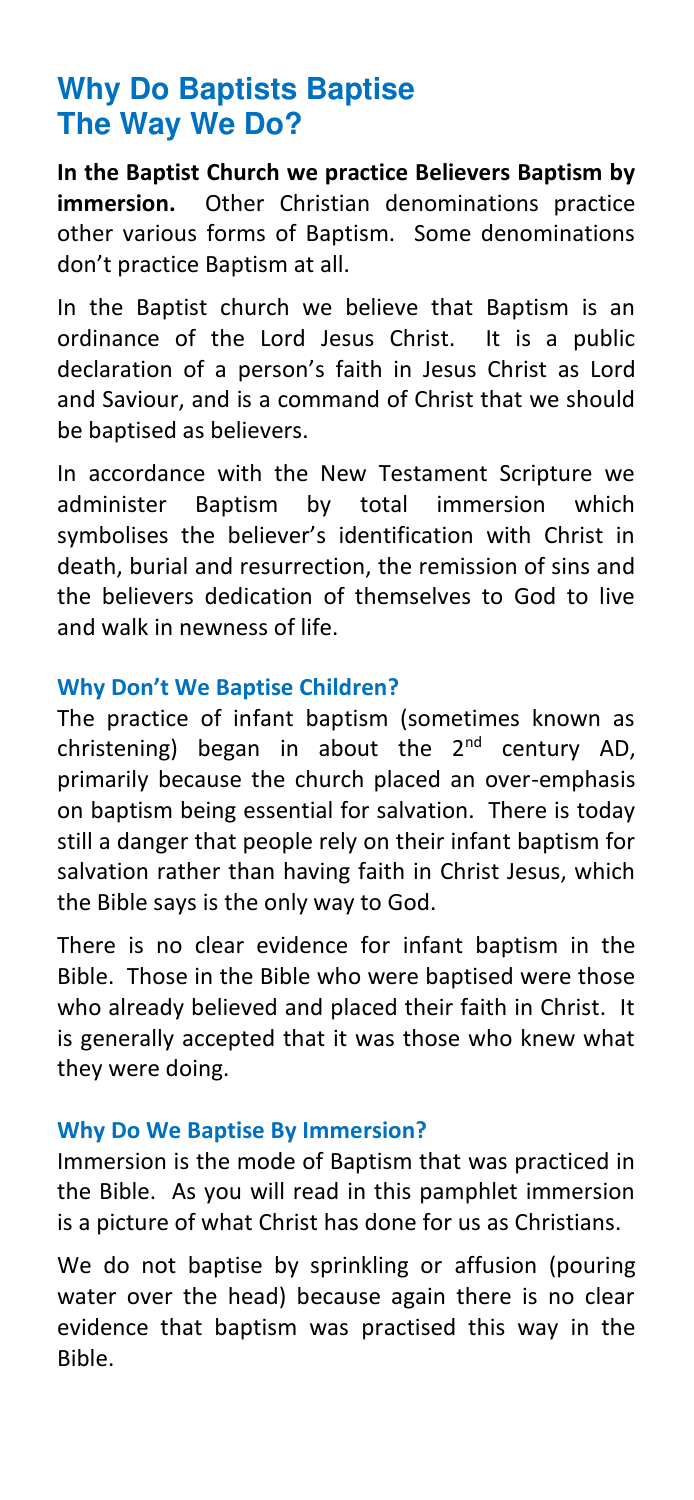# **Why Should I Be Baptised As A Believer?**

- **1. Christ commanded it.** See Matthew 28:18-20. Christ commands his disciples to make disciples, to baptise them and to teach them. When I am baptised I show my love and obedience for him by obeying his command. (see 1 John 5:3).
- **2. Christ Jesus himself was baptised.** See Matthew 3:13-17. In being baptised Jesus was doing what God required him to do. He was making a public stand for his Father in heaven and he was identifying himself with us. When I am baptised I am identifying myself with him. I am following his example.
- **3. To show others I am on God's side.** Jesus constantly impressed on his disciples the need to tell others what he has done in one's life. Don't hide your salvation. Make a stand for God.
- **4. God blesses us through our Baptism.** See Matthew 3:16-17. When Jesus was Baptised, God the Father was very pleased with him for doing what was required of him. God is pleased with us when we act in obedience to him.
- **5. The early Church practised believers baptism.** See Acts 2:37-38. Part of the process of becoming a Christian was to be baptised. There is no record of any follower of Christ from Acts to Revelation who was not baptised.

**Some further references of early Christians who were baptised are:** 

- Acts 8:26-40; *Philip leads the Ethiopian to Christ.*
- Acts 9:1-19; *Paul is baptised by Ananias.*
- Acts 16:11-15; *Lydia and her family accept Christ and are baptised.*
- Acts 16:25-34; *The Philippian jailer and his family are baptised.*
- **6. In being Baptised I am recommitting my life to God as an act of public declaration.**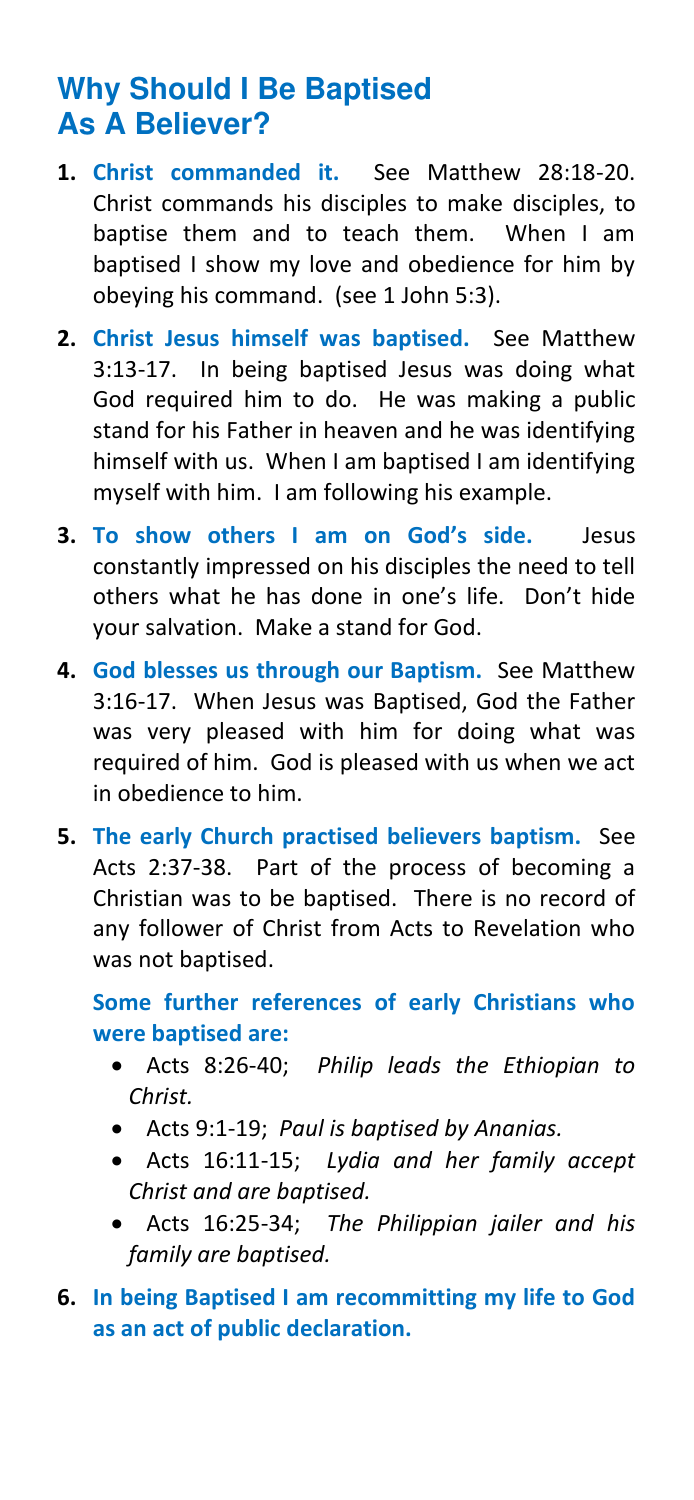# **According To The Bible What Does Baptism Signify?**

#### **Romans 6:1-14**

*<sup>1</sup>What shall we say, then? Shall we go on sinning so that grace may increase? <sup>2</sup>By no means! We died to sin; how can we live in it any longer? <sup>3</sup>Or don't you know that all of us who were baptised into Christ Jesus were baptised into his death? <sup>4</sup>We were therefore buried with him through baptism into death in order that, just as Christ was raised from the dead through the glory of the Father, we too may live a new life.* 

*5 If we have been united with him like this in his death, we will certainly also be united with him in his resurrection. <sup>6</sup>For we know that our old self was crucified with him so that the body of sin might be done away with, that we should no longer be slaves to sin—<sup>7</sup>because anyone who has died has been freed from sin.* 

*<sup>8</sup>Now if we died with Christ, we believe that we will also live with him. <sup>9</sup>For we know that since Christ was raised from the dead, he cannot die again; death no longer has mastery over him. <sup>10</sup>The death he died, he died to sin once for all; but the life he lives, he lives to God.* 

*<sup>11</sup>In the same way, count yourselves dead to sin but alive to God in Christ Jesus. <sup>12</sup>Therefore do not let sin reign in your mortal body so that you obey its evil desires. <sup>13</sup>Do not offer the parts of your body to sin, as instruments of wickedness, but rather offer yourselves to God, as those who have been brought from death to life; and offer the parts of your body to him as instruments of righteousness. <sup>14</sup>For sin shall not be your master, because you are not under law, but under grace.* 

- Baptism is a symbol of Salvation. It graphically portraits the death, burial and resurrection of Jesus. Notice the 4 actions. "Died…Buried…Raised…Live and Walk
- I identify myself with Christ's death.

## **Galatians 3:26-29**

*<sup>26</sup>You are all sons of God through faith in Christ Jesus, <sup>27</sup>for all of you who were baptised into Christ have clothed yourselves with Christ. <sup>28</sup>There is neither Jew nor Greek, slave nor free, male nor female, for you are all one in Christ Jesus. <sup>29</sup>If you belong to Christ, then you are Abraham's seed, and heirs according to the promise.* 

• Baptism signifies that you have clothed yourselves with Christ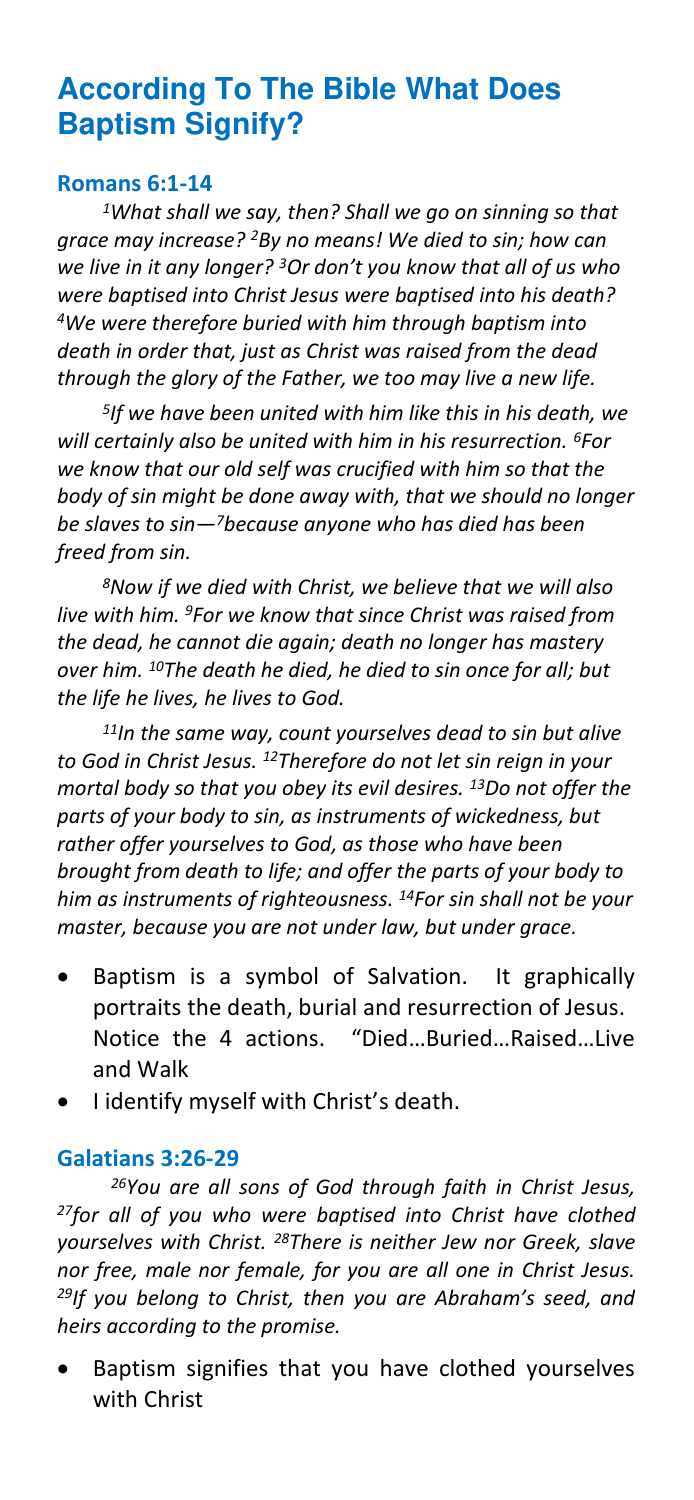#### **1 Peter 3:18-22**

*<sup>18</sup>For Christ died for sins once for all, the righteous for the unrighteous, to bring you to God. He was put to death in the body but made alive by the Spirit, <sup>19</sup>through whom also he went and preached to the spirits in prison <sup>20</sup>who disobeyed long ago when God waited patiently in the days of Noah while the ark was being built. In it only a few people, eight in all, were saved through water, <sup>21</sup>and this water symbolizes baptism that now saves you also—not the removal of dirt from the body but the pledge of a good conscience toward God. It saves you by the resurrection of Jesus Christ, <sup>22</sup>who has gone into heaven and is at God's right hand—with angels, authorities and powers in submission to him.* 

- Baptism witnesses that Christ has forgiven your sin. He died to save you.
- Baptism is an outward sign of an inward attitude.
- Baptism is a pledge of allegiance.

# **What Am I Actually Doing When I Am Baptised?**

- **1.** I identify myself with Christ's death, burial and resurrection. *(Romans 6:4)*
- **2.** When I go down into the water, I publicly renounce my old sinful nature. I agree that it is fit only to be buried. *(Romans 6:11, Colossians 3:5)*
- **3.** Coming up out of the water I acknowledge the new life which God gave me when I believed. *(John 10:10)*
- **4.** I declare my dependence on the presence of the Holy Spirit to live a God directed life. *(Romans 6:13, Romans 8:14)*
- **5.** When I leave the water I declare my intention to live by the values of Christ's Kingdom. *(Colossians 3:1-3, 1 John 1:5-7)*